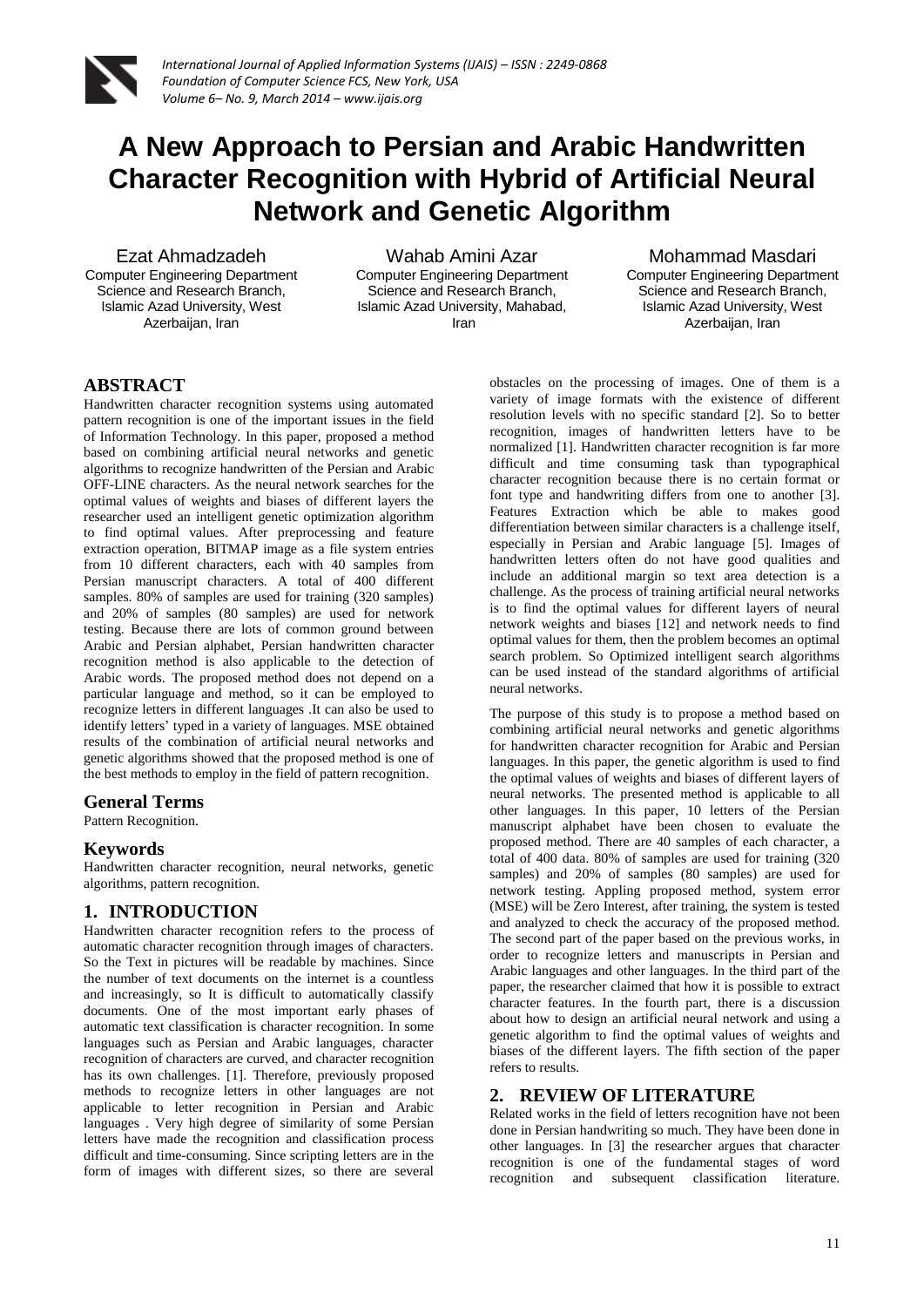

Supervised learning methods need a large number of reliable samples for training. Thus, training for large data sets can be costly and time consuming. In this study, semi-supervised method is used to detect texts. Among the semi-supervised method, self-training method is a suitable method for classification. The paper [5] expresses that Persian and Arabic character despite the Curves style of writing and also changing letter's shape depending of placement in the word is challenging and significantly increases the number of classes. In [5] a new method for the recognition of Farsi fonts is stated which is known as SFIT method. By using this method, system will be resistant against scaling. The system does not require preprocessing. However, to increase the efficiency of the system a noise removal can be done as pre-processing. In this study, 1400 images containing text are used .The results show that the correct recognition rate of 100%. In [6] a new way to read the text from the medical images is presented. The technique uses the iterative histogram. The investigation uses a collection of medical images which are collected manually and randomly. Detection of text area is a problem itself. First, you need to find the text, then attempt to extract the text within the area. The training step is iterative. In the [8], genetic algorithms and simulated annealing optimization methods are used and a data set containing 5000 texts with 10 different fonts is used. The purpose of this study is to obtain better running time and boost classifier. This study first used simulated annealing algorithm which extracts better feature from Persian language for boosting classifier. This Research suggests two hybrid methods, such as "simulated annealing and genetic algorithm GESA" And shows a better performance both in time and accuracy rate than the classical algorithms which are genetic algorithm and SA. In [9], a hybrid method to recognize typical Persian fonts from the normal photos is presented. Normal Photos include more sophisticated background than lab photos also variation in font size and the amount of natural light and the lines in the photos are different in normal photo. This makes it difficult to recognize the text in images. This research has been conducted in Farsi and Arabic. The text in the image is recognized by combining the edge and color specification. Results obtained on data sets showed that the method is useful and effective.

### **3. Feature extraction**

Character recognition of Farsi and Arabic languages has its own problems. This is because, the style of the writing is fundamentally different from other languages. In this study, 10 letters of Persian handwritten characters, that have 40 different samples from each one, have been selected. Total data has 400 samples. Picture's Additional margin imposes an additional overhead to the system. Therefore, all the letters sized to a size of 40 \* 30 pixels, and the additional margin will be removed (see figure 1).



#### **Figure 1: Images of handwritten letters after preprocessing operation**

The feature extraction method is calculating the average values of each column of the picture. For each picture, the Summation Values of all the rows for each column is calculated and divided to the number of rows (see figure 2).



**Figure 2: How to extract letter's features**

Since the number of letters is 10, and there are 40 different samples of each one, so the total data will be 400 samples and features matrix will be as figure 3.



**Figure 3: Features and classes matrix**

#### **4. Proposed method**

Persian alphabet has two special attributes, it is cursive and the writing style differs depending on the place of letter in the word. Such as three different character style of letter **ع** according to placement within a word.

**ع** as first letter within the word, **مع** as the end letter within a word, and **معم** as a middle letter within the word [14]. The first and important step in identifying a word is correct recognition of its letters. Various letters with similar style of writing in Persian and Arabic alphabet has made letter recognition a challenging task and increases the number of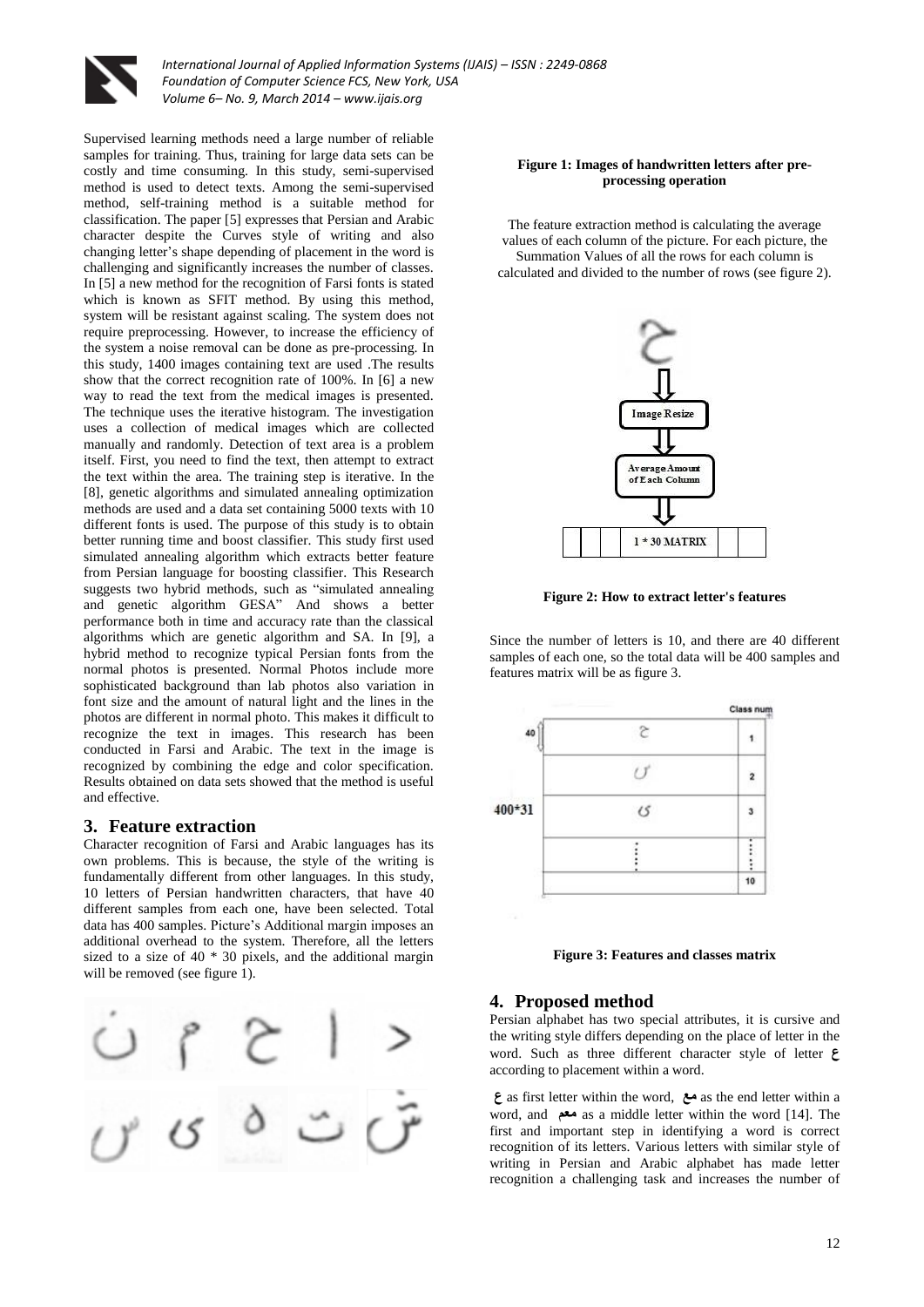

classes. Artificial neural networks are a suitable tool for use in this context [13]. In the training phase, the network will find the optimal weights and bias values for different layers. In fact the issue becomes a problem of optimal search. Using an optimized search algorithm with respect to the vast search space can be useful. Genetic Algorithms has the best performance for Design of OFF-LINE systems. In this paper, genetic optimization algorithm is used to find optimal values for weights and biases of neural network (see figure 4)



**Figure 4: How to search the optimal values**

In proposed method, sigmoid activation function is used for all network layers. Sigmoid activation function is as equation (A).

$$
f(x) = \frac{1}{1 + e^{-\partial x}}
$$

#### Equation (A)

Genetic algorithm parameters are adjusted as table 1.

**Table 1. Genetic algorithm parameters**

| <b>Generations</b> | population | <b>Selection</b><br>mode | <b>Cross</b><br>over<br>rate | <b>Mutation</b><br>rate |
|--------------------|------------|--------------------------|------------------------------|-------------------------|
| 50                 | 600        | tournament               | 50%                          | 35%                     |

The training and test data division is as table 2.

**Table 2. Data division**

| Total data | Train data | <b>Test data</b> | Train | Test |
|------------|------------|------------------|-------|------|
|            | percentage | percentage       | data  | data |
| 400        | 80%        | 20%              | 320   | 80   |

#### **5. Experimental results**

In order to test the system to get the best performances we've done many runs. The experimental results show that the optimized search algorithms are applicable and effective for training neural networks and genetic algorithms, is one of the best optimization algorithms to be used along with neural

network. When the initial population is composed of a number of suitable solutions as chromosomes to be placed as weights and biases of different layers of neural network the initial population is composed. By placing the chromosomes in each generation as weights and biases of different layers, network MSE for these chromosomes is measured. The initial population is as (figure 5).



**Figure 5: initial population**

In Figure 5, the initial population distribution in total search space is shown. Genetic algorithm searches in the whole space and chromosomes with lower MSE rates than others will be found. Network MSE rate per generation is shown in Figure 6.



**Figure 6: Network MSE rate per generation**

Figure 6 shows that placement of chromosomes as the network's weights and biases in each generation, network MSE decreases and gradually is moving towards zero. Population will gradually converge towards zero MSE Figure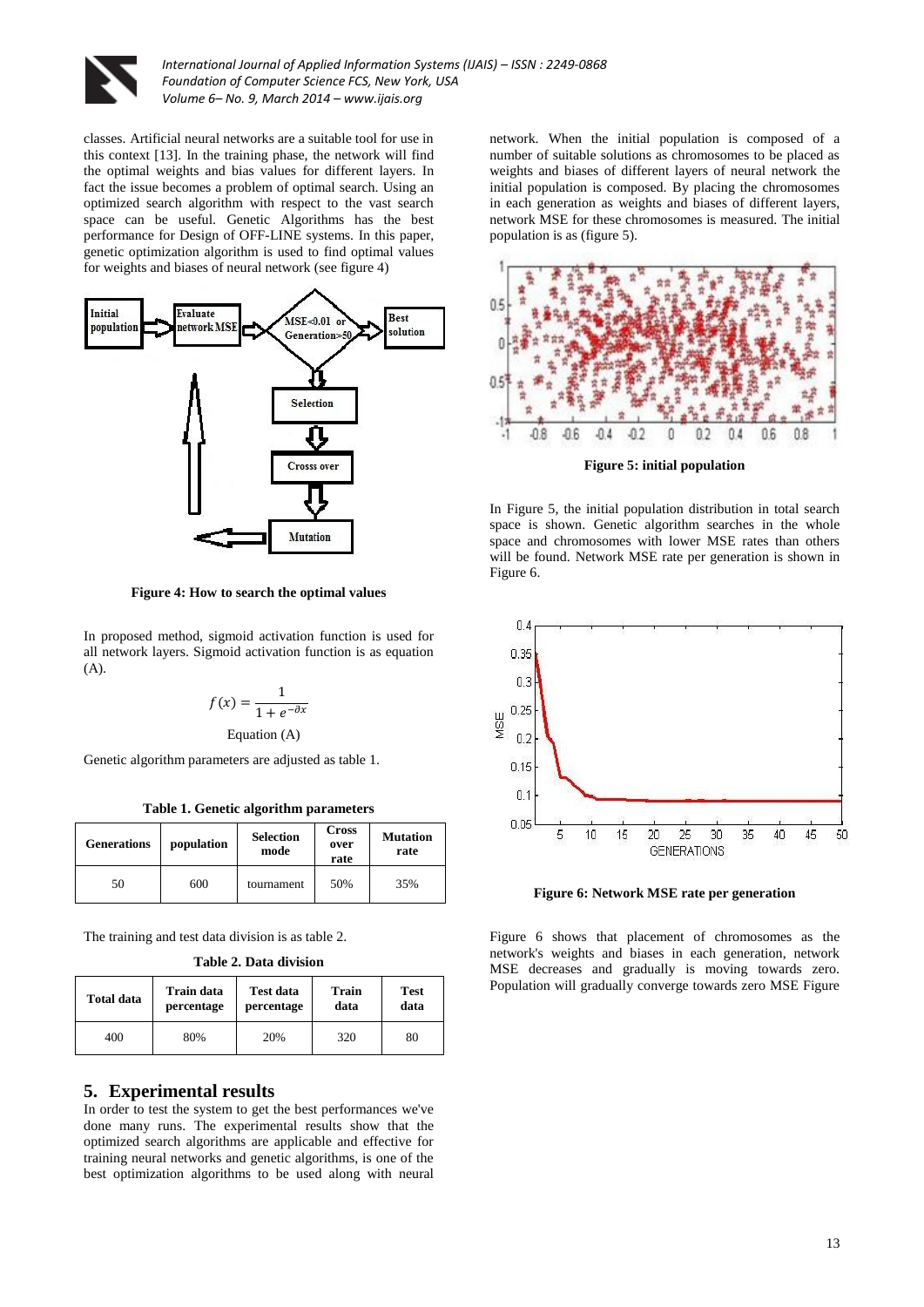

7.



**Figure 7: Population Convergence to zero MSE**

It is noticeable that reducing the number of chromosomes in the initial population reduces the execution time. Because the search space will be reduced and possible optimal solutions are also reduced. So a higher network MSE will be obtained. Initial population with 100 chromosomes is shown as figure 8.



**Figure 8: initial population for 100 chromosomes**

Network MSE per generations is shown as figure 9.



**Figure 9: Network MSE per generation**

Then Population Convergence to zero MSE is shown as figure 10**.** 



**Figure 10: Population Convergence to zero MSE**

Network's train and test MSE per different numbers of initial population is shown as table 3.

| <b>Generations</b> | population | <b>MSE</b><br>Train | <b>MSE</b><br><b>Test</b> |
|--------------------|------------|---------------------|---------------------------|
| 50                 | 100        | 0.0845              | 0.0912                    |
| 50                 | 600        | 0.0721              | 0.0812                    |

## **6. Conclusions**

In this study, the researchers asserted a method based on combining of artificial neural networks and genetic algorithms for recognition of Persian and Arabic hand written letters where the system is capable of detecting discrete characters with minimum network MSE. Since artificial neural network in the training phase searches for the optimal values for weights and biases of different layers in our proposed method, system finds optimal values using Intelligent Genetic Algorithm. This method can also be used for time series prediction problems and other pattern recognition problems. By increasing the initial population, the algorithm will search more possible answers and run time increases relatively. Neural network MSE indicates that using optimization search algorithms with artificial neural networks are effective. The proposed method has been examined on Persian and Arabic hand written letters, but in fact, this method is also applicable to all other languages and also typed letters. The proposed method can be employed to recognize numbers, symbols and typed letters. Automatic reading hand written text and numbers, in various languages in certain places is very important and provide a method with maximum accuracy can be a good subject for future research. In some languages, such as Arabic and Persian, discrete letters join together to form words using language rules and shape of letters will be changed depending on their placement in a word. This has made automatic reading of these texts challenging task. Proposing a method to recognize letters and words is one of today's needs and can be a good subject for future research and it is an initial phase of the automatic text classification.